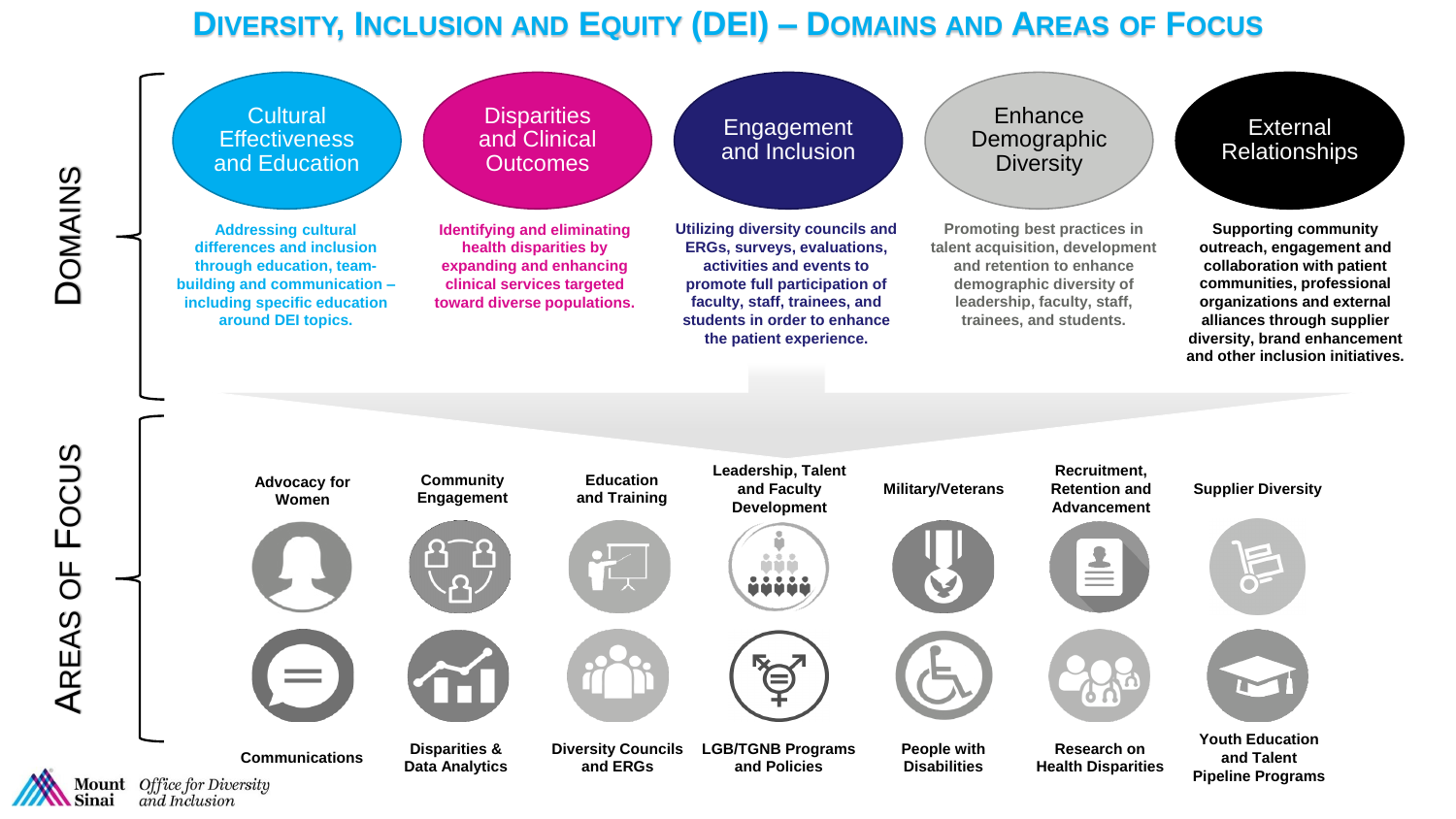## **DEI AREAS OF FOCUS – DESCRIPTIONS**

#### **Advocacy for Women**

•Engage women leadership, faculty, staff, students, and trainees to identify workplace gender inequities and support and advance opportunities for professional development.

#### **Communications**

•Enhance knowledge and awareness of DEI efforts at all levels within the organization and showcase successes and best practices for external recognition.

**Community Engagement**

•Promote outreach and collaboration with local vendors, organizations, and institutions aligned with DEI initiatives.

**Disparities & Data Analytics**

•Eliminate inequities and improve quality and health outcomes for the MSHS community through collaborative and strategic partnerships.

### **Diversity Councils and Employee Resource Groups (ERGs)**

•Engage leadership, faculty, staff, students, and trainees in DEI efforts to foster an inclusive work and learning environment where all feel they belong.

### **Education and Training**

•Provide an educational platform to develop and deliver DEI curricula and address racism, bias, and discrimination in the health care environment, integrating relevant social contemporary issues.

### **Leadership, Talent and Faculty Development**

•Identify high potential faculty, staff, and trainees, particularly of underrepresented groups in health care, science, and medicine, to provide opportunities for continuous development, promotion, and advancement.